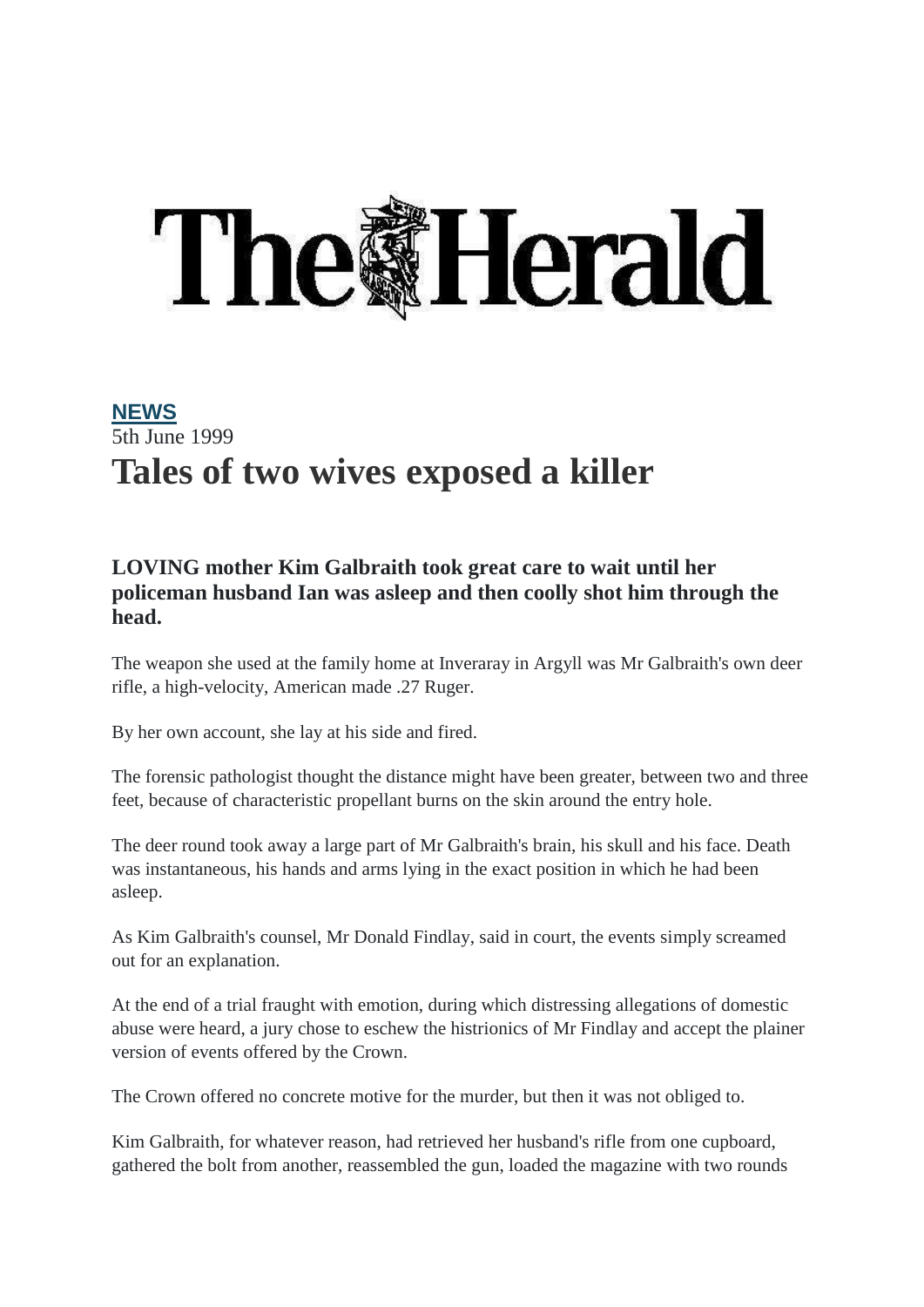from a box of shells beside the rifle and then walked to the bedroom where her husband lay sleeping.

Only the day before, she had asked her husband to show her how to load the gun.

That sequence of events last January almost certainly condemned her to a life sentence.

The Crown held that once Kim Galbraith gave way under police questioning and admitted that her version of events was riddled with inconsistencies, it was an open and shut case of murder.

Mr Findlay admitted the killing to the jury when he put to a Crown witness, a friend and former police colleague of Mr Galbraith, that there was a dilemma at the heart of the case.

Here was a loving couple, he said, doting on their daughter, involved in a stable relationship, discussing having another child, happily talking about their plans for the future - which included buying the idyllic Sandhole Cottage and renovating it into a B&B - and then Kim Galbraith took Crown Exhibit Number One and killed her husband with it.

He did not ask the witness, London policeman Christian Waterkyn, to resolve the dilemma, only to acknowledge it, which he did.

Before him, other witnesses had spoken of what a decent, fundamentally nice young man Ian Galbraith was.

Mr Galbraith's first marriage had ended, the court heard. His father, a Royal Navy veteran who spoke of taking his son yachting from their home at Burnham-on-Crouch in Essex and bringing him to Scotland for outdoor holidays, could not offer an explanation of why it had ended.

But the first wife testified that Ian Galbraith was ''a lovely man''. They had had a good time together until she divorced him, citing Kim Galbraith as his lover.

There had, she said, been no unusual sexual practices in their marriage and she had suffered no physical or emotional abuse.

Kim Galbraith told a radically different tale, one which presented her husband as a sadist who indulged in foul perversions while holding a knife at her throat, who held a handgun at her head and made her perform oral sex on him.

She claimed to have been afraid for her life. On the slightest excuse, she alleged, Ian Galbraith would ''punish'' her by forcing her to perform sexual acts which embarrassed and shamed her. His speciality, she claimed, was to insert objects into her body - including the deer rifle.

It was also alleged by Kim Galbraith that her husband summoned prostitutes from Glasgow to Argyll so that they could indulge in perversions together.